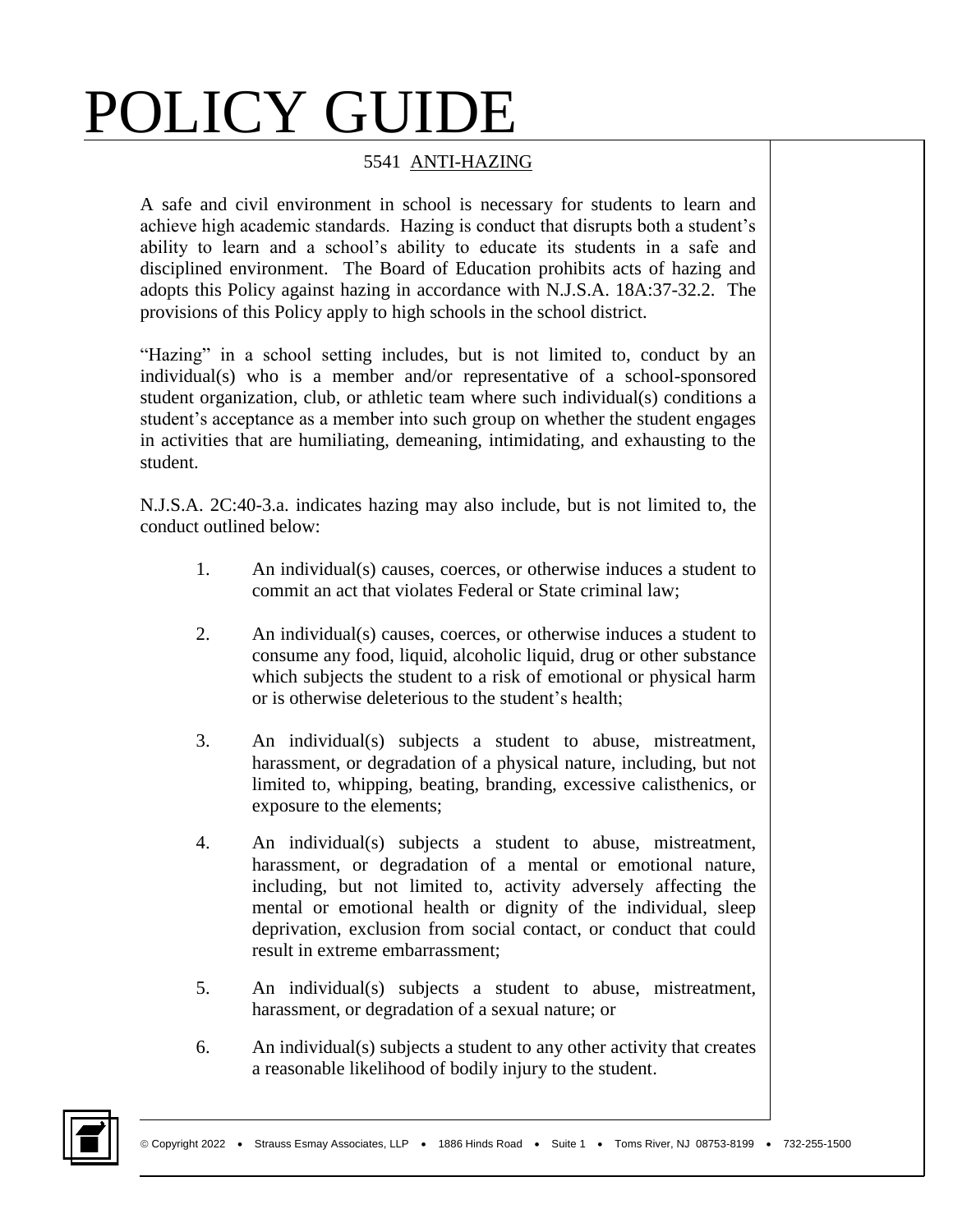## POLICY GUIDE

Board of Education members, school employees, and contracted service providers are required to report an alleged incident of hazing that may take place or has taken place on or off school grounds to the Principal or designee on the same day when the individual witnessed or received reliable information regarding such an incident. Students, parents, volunteers, or visitors are encouraged to report an alleged incident of hazing that may take place or has taken place on or off school grounds to the Principal or designee on the same day when the individual witnessed or received reliable information regarding any such incident.

Any report of an alleged incident of hazing shall be immediately investigated by the Principal or designee in accordance with procedures used to investigate alleged violations of the Student Discipline/Code of Conduct and Policy and Regulation 5600. A Principal or designee who receives a report of an alleged incident of hazing and fails to initiate or conduct an investigation and fails to minimize or eliminate the hazing may be subject to disciplinary action.

The Principal or designee may identify behavior when investigating an alleged incident of hazing indicating harassment, intimidation, or bullying (HIB) pursuant to N.J.S.A. 18A:37-14 et seq. – the New Jersey Anti-Bullying Bill of Rights Act (ABR). If the Principal or designee identifies behavior indicating HIB, the Principal or designee shall ensure a separate investigation is conducted in accordance with the ABR and Policy 5512.

The Superintendent or designee shall report to local law enforcement any hazing incident that rises to the level of mandatory reporting under the "Uniform Memorandum of Agreement Between Education Officials and Law Enforcement Officials" or any other agreement between local law enforcement and the school district pursuant to N.J.A.C. 6A:16-5.1(b).

Hazing that involves the participation of a coach, teacher, or other adult may constitute child abuse and shall be addressed in accordance with N.J.S.A. 18A:36-25 and Policy and Regulation 8462.

The Board shall enforce any penalty for violation of this Policy in accordance with the student code of conduct and Policy and Regulation 5600, or any other applicable Board Policy or Regulation. In accordance with N.J.S.A. 18A:37-32.3 appropriate penalties for a violation of this Policy may include, but are not limited to:

- 1. Withholding of diplomas or transcripts pending compliance with the rules;
- 2. Rescission of permission for the organization or group whose student member(s) are being penalized under this Policy, to operate